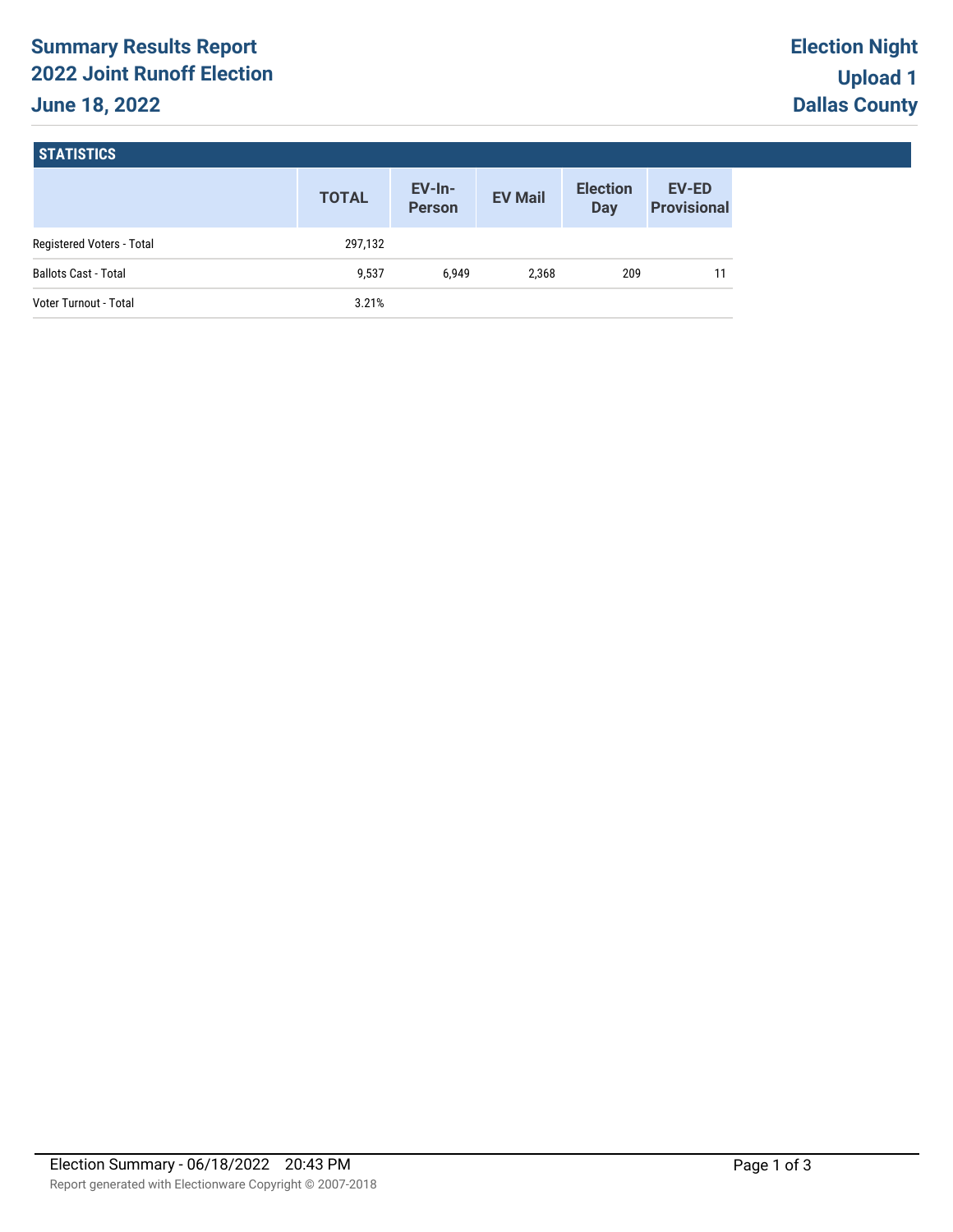# **Carrollton For Member of Council, Place 3 -Unexpired Term Carrollton**

Vote For 1

|                         | <b>TOTAL</b> | VOTE %  | EV-In-<br><b>Person</b> | <b>EV Mail</b> | <b>Election</b><br><b>Day</b> | <b>EV-ED</b><br><b>Provisional</b> |
|-------------------------|--------------|---------|-------------------------|----------------|-------------------------------|------------------------------------|
| <b>Richard Fleming</b>  | 448          | 54.30%  | 303                     | 145            | 0                             | 0                                  |
| Daisy Palomo            | 377          | 45.70%  | 255                     | 122            | 0                             | 0                                  |
| <b>Total Votes Cast</b> | 825          | 100.00% | 558                     | 267            | 0                             |                                    |

#### **Duncanville Mayor Duncanville**

Vote For 1

|                         | <b>TOTAL</b> | VOTE %  | <b>EV-In-</b><br><b>Person</b> | <b>EV Mail</b> | <b>Election</b><br><b>Day</b> | <b>EV-ED</b><br><b>Provisional</b> |
|-------------------------|--------------|---------|--------------------------------|----------------|-------------------------------|------------------------------------|
| Mark D. Cooks           | 825          | 47.33%  | 701                            | 121            | 0                             | 3                                  |
| Barry L. Gordon         | 918          | 52.67%  | 811                            | 106            | $\mathbf{0}$                  |                                    |
| <b>Total Votes Cast</b> | 1,743        | 100.00% | 1,512                          | 227            | $\bf{0}$                      | 4                                  |

# **Garland For Member of Council, District 5 Garland District 05**

Vote For 1

|                         | <b>TOTAL</b> | VOTE %  | EV-In-<br>Person | <b>EV Mail</b> | <b>Election</b><br>Day | <b>EV-ED</b><br><b>Provisional</b> |
|-------------------------|--------------|---------|------------------|----------------|------------------------|------------------------------------|
| Margaret A. Lucht       | 159          | 58.89%  | 102              | 55             | 2                      | 0                                  |
| Jon Dehn                | 111          | 41.11%  | 92               | 19             | 0                      | 0                                  |
| <b>Total Votes Cast</b> | 270          | 100.00% | 194              | 74             |                        | 0                                  |

# **Irving For Member of Council, Single Member District 1 Irving District 01**

Vote For 1

|                         | <b>TOTAL</b> | VOTE %  | <b>EV-In-</b><br><b>Person</b> | <b>EV Mail</b> | <b>Election</b><br><b>Day</b> | <b>EV-ED</b><br><b>Provisional</b> |
|-------------------------|--------------|---------|--------------------------------|----------------|-------------------------------|------------------------------------|
| <b>Tony Grimes</b>      | 304          | 44.71%  | 154                            | 55             | 95                            | 0                                  |
| John Bloch              | 376          | 55.29%  | 264                            | 16             | 96                            | 0                                  |
| <b>Total Votes Cast</b> | 680          | 100.00% | 418                            | 71             | 191                           | 0                                  |